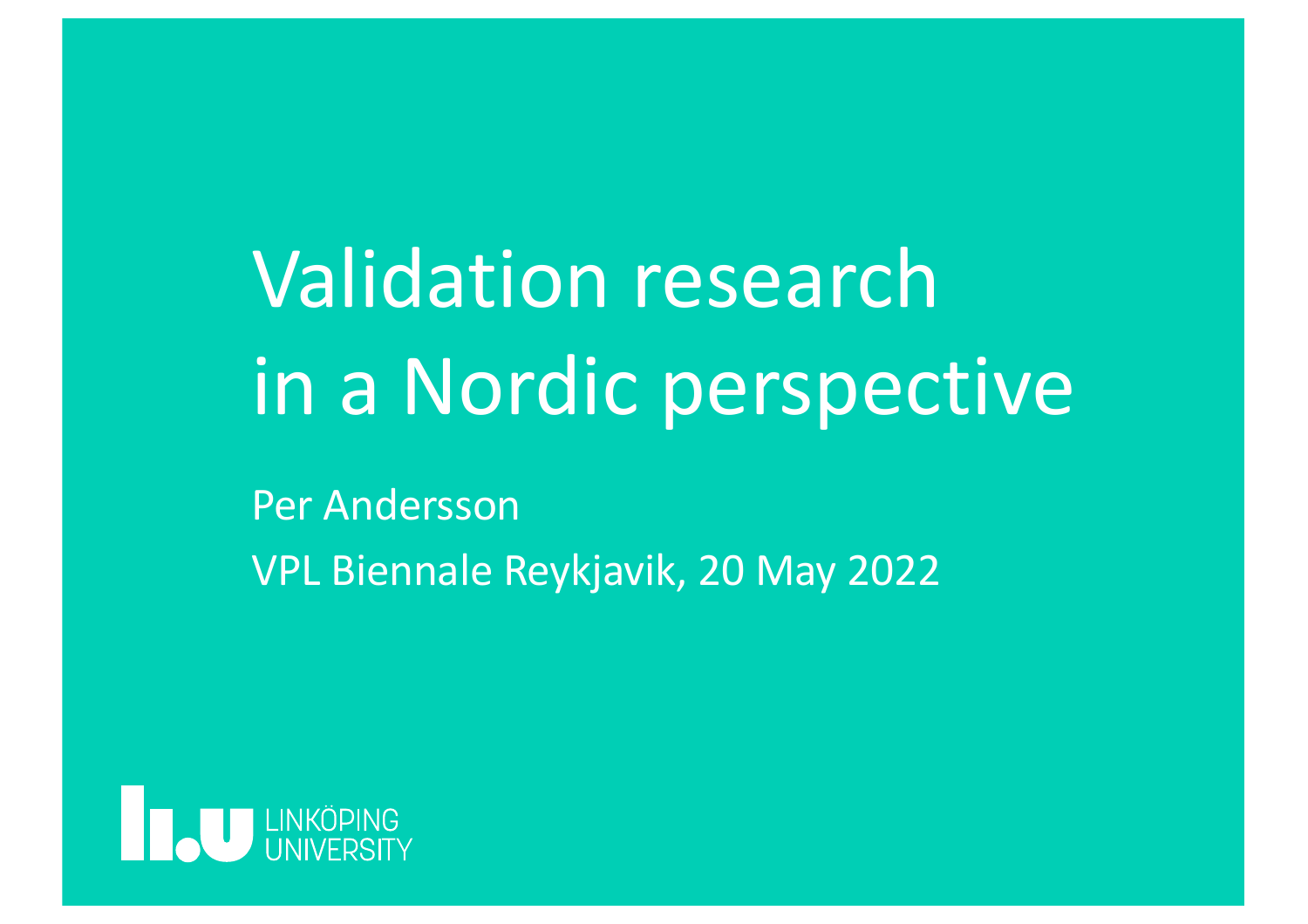#### The Nordic context/s

- Five countries
	- Denmark, Finland, Iceland, Norway, Sweden
		- And independent areas within the countries
	- Similarities and differences:
		- Educational systems and working life structures
		- Size, demographics etc.
- Different sectors
- Different conditions for validation and for validation research

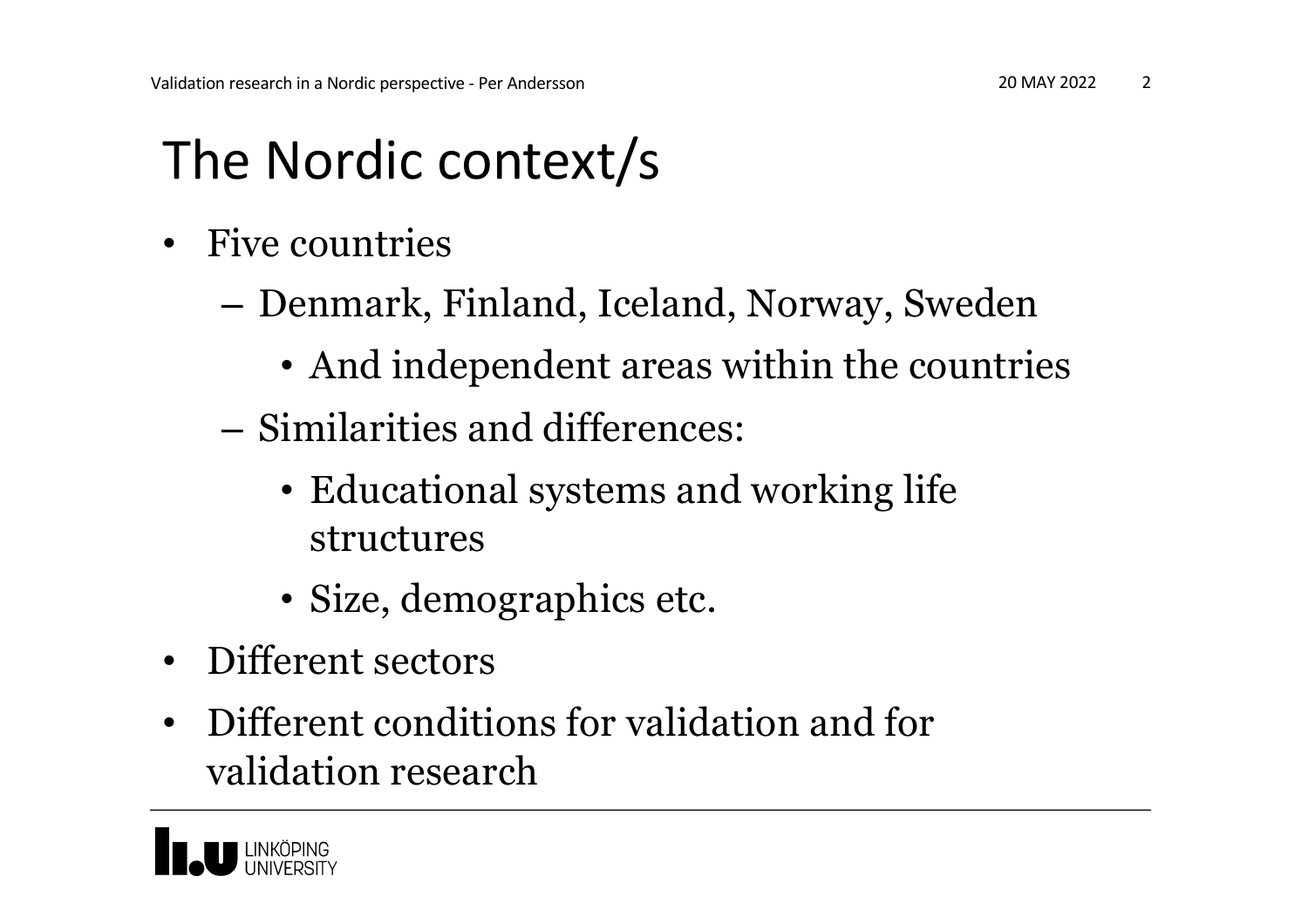#### Validation – a small research area

- Individual initiatives
	- Research projects
	- PhD projects
- Some national initiatives
	- E.g., Nationalt Videncenter for Realkompetencevurderinger (DK)
- Projects and investigations
	- International, national, regional, local
	- Not always research, but could result in research

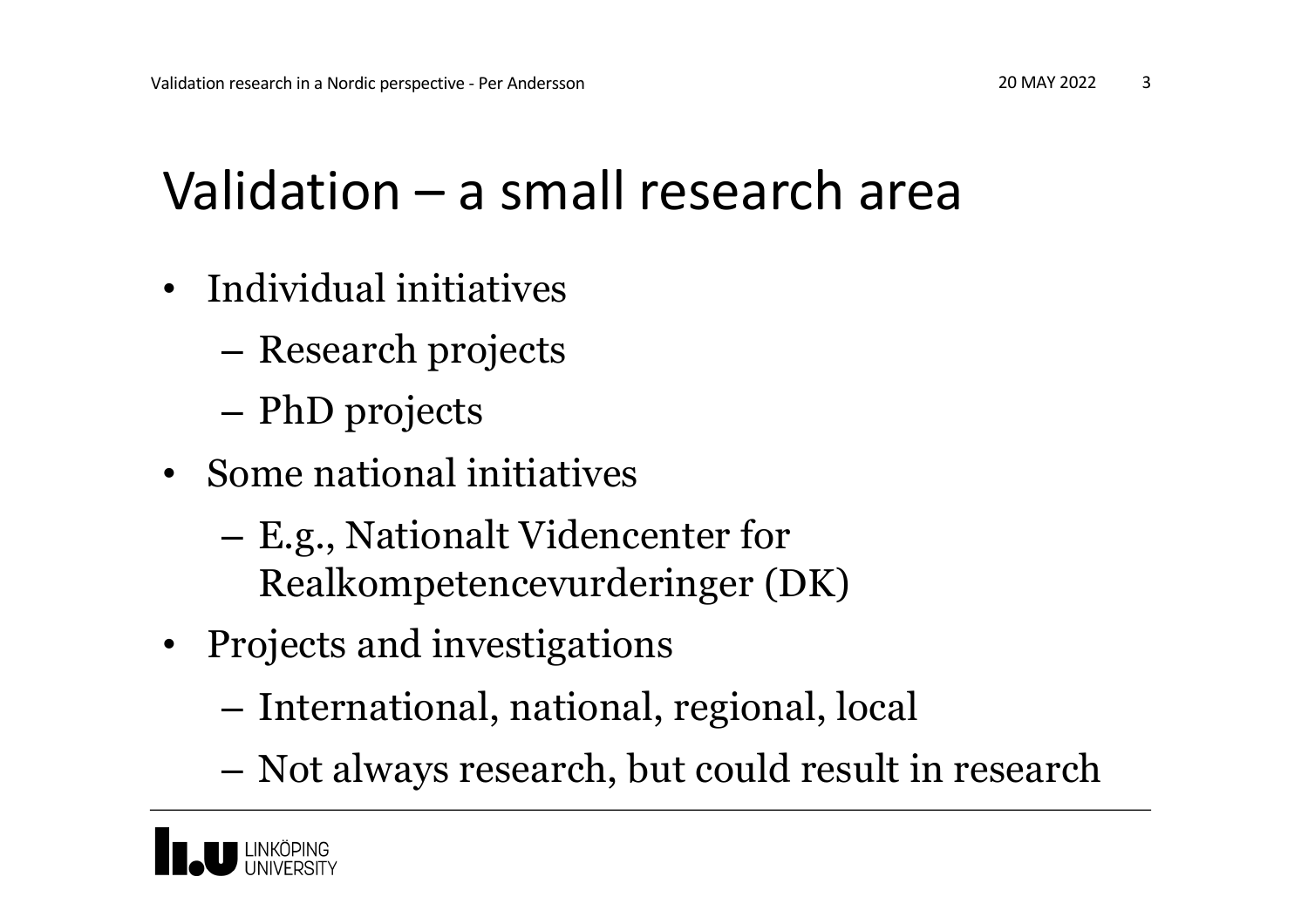#### Developments in society have influence

- Labour market restructuring and unemployment
- Migration
- Educational reforms
- Need for validation initiatives
- Need for research-based development of knowledge about validation

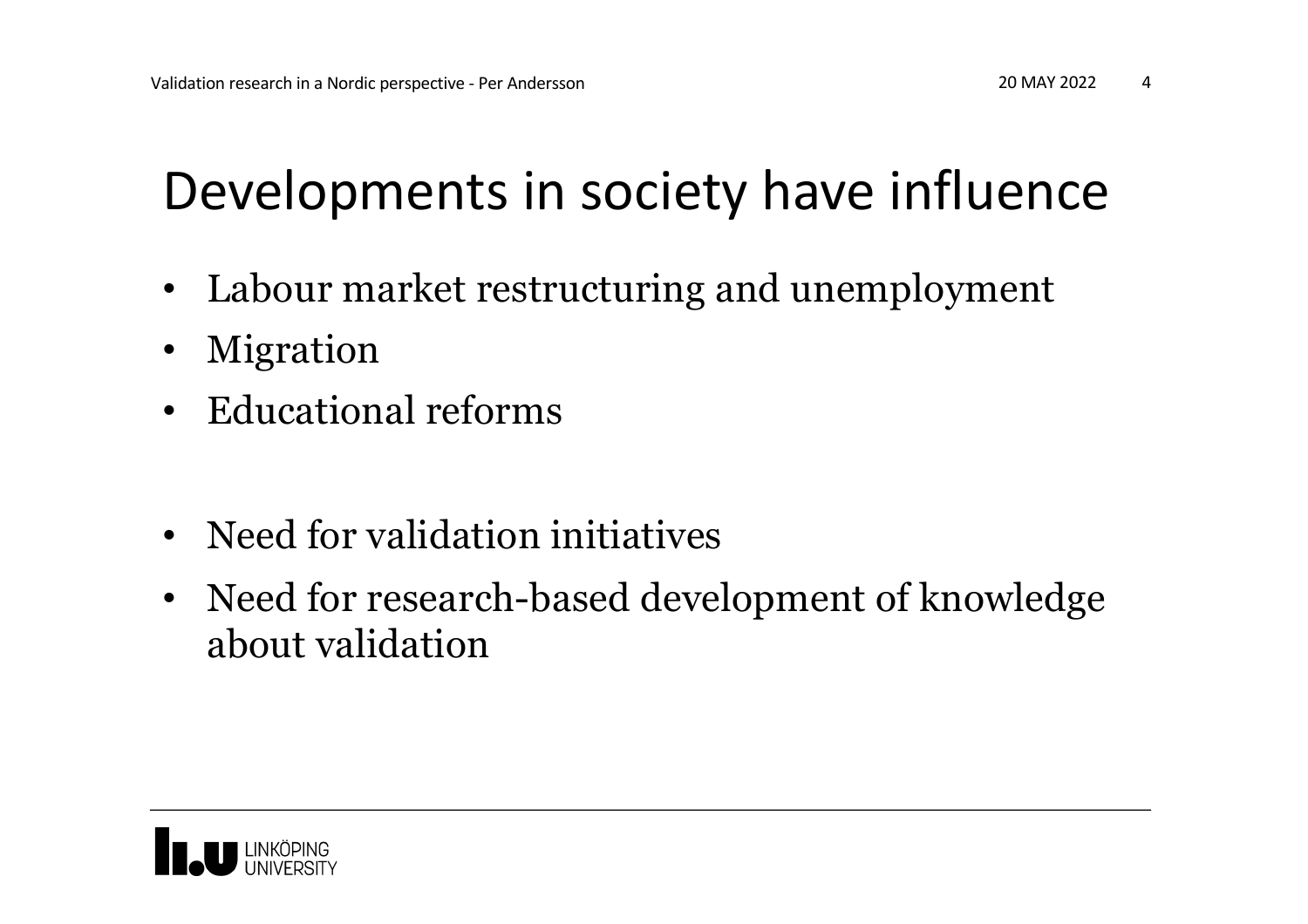## Disciplines

- Mainly research in the educational area
- Business administration
- Work science

 $\bullet$  …

LINKÖPING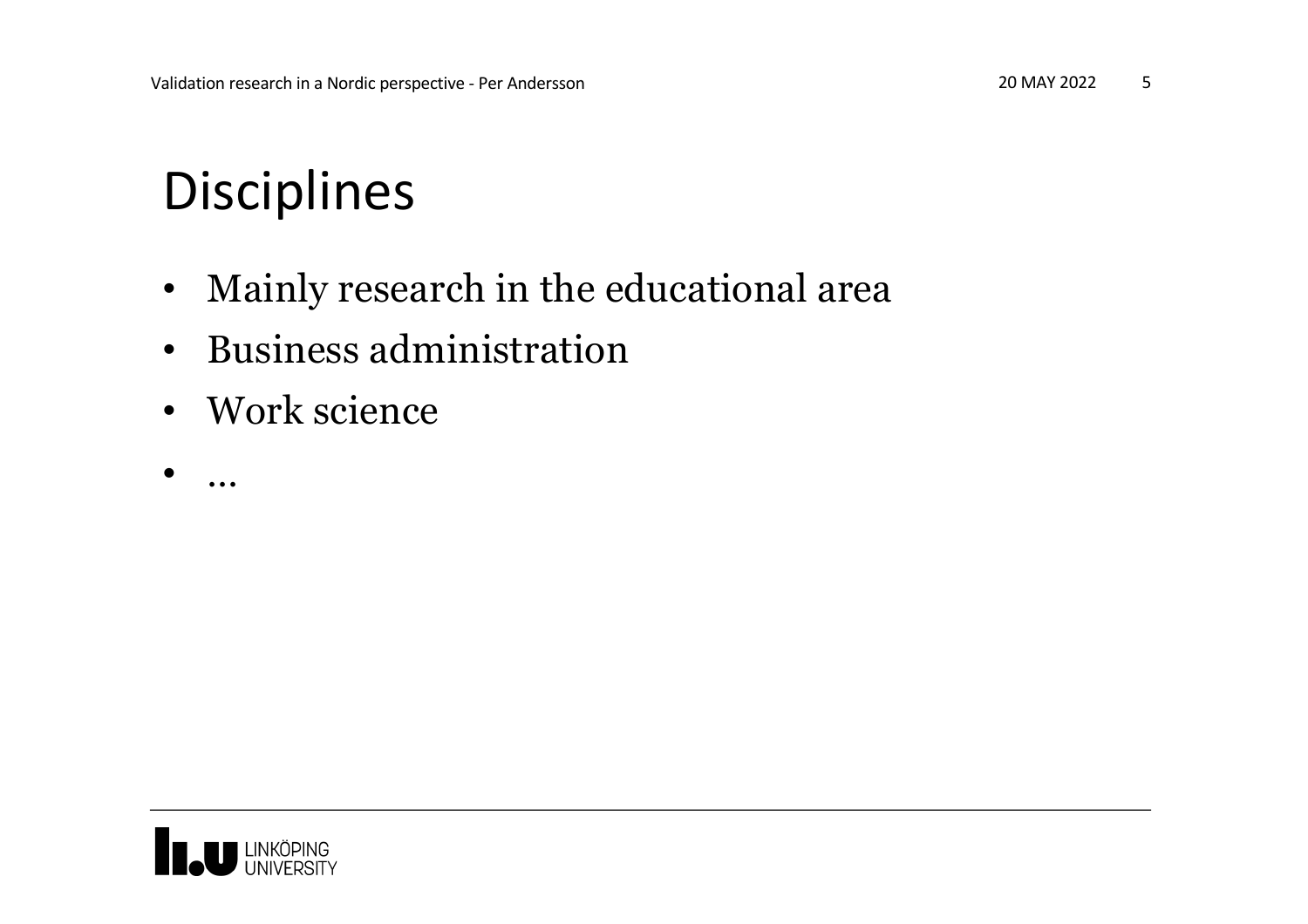### Theoretical perspectives on validation

Mainly:

- Learning
- Communication
- Gender
- Governance
- **Organisation**
- Measurement, validity etc.

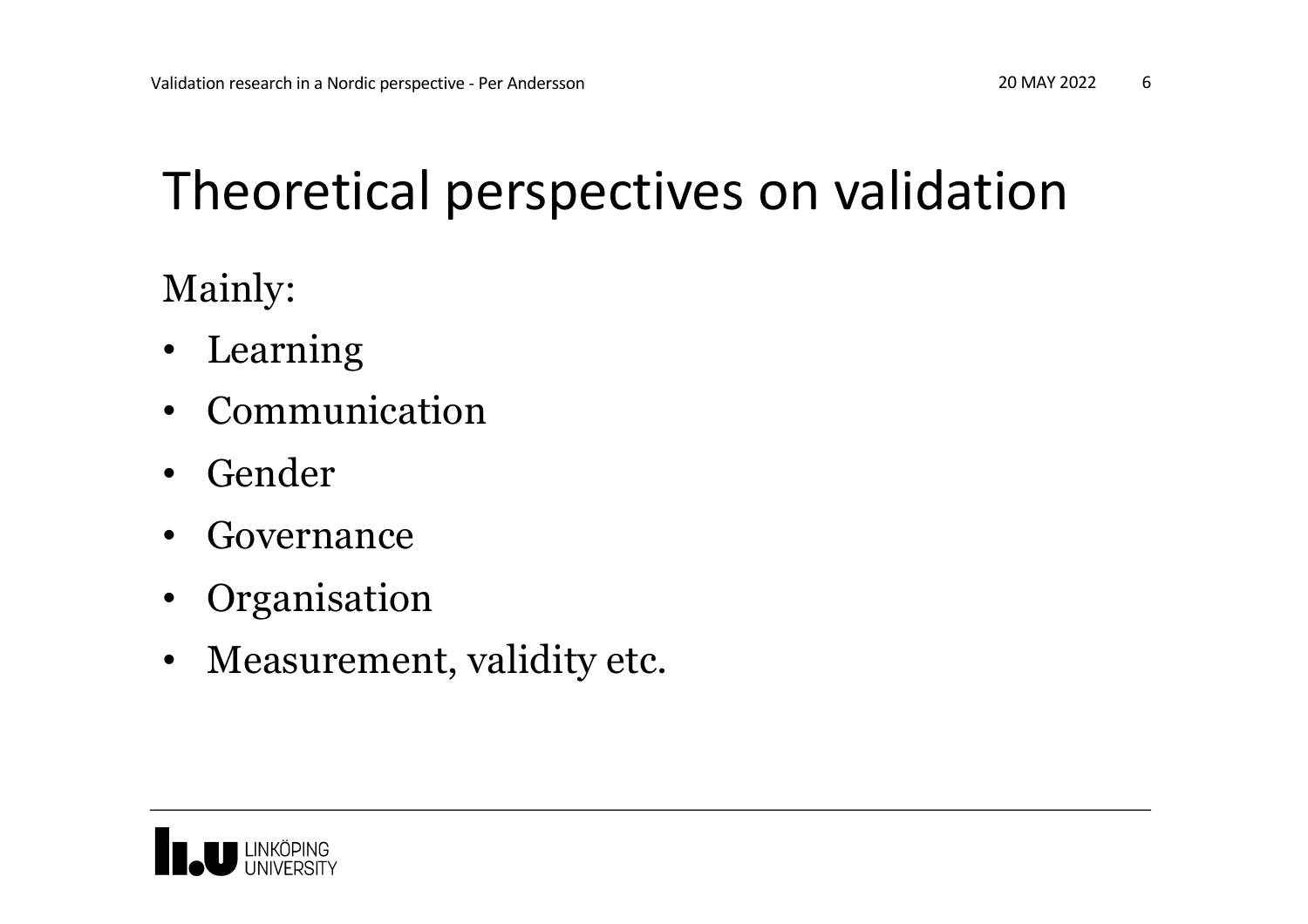## Focus of research, e.g.,

- Historical development
- Vocational competence
- Language competence
- Migration and integration (in society and working life)
- Comparisons between countries
- Admission to HE, e.g. VET teacher training
- Mainly qualitative studies

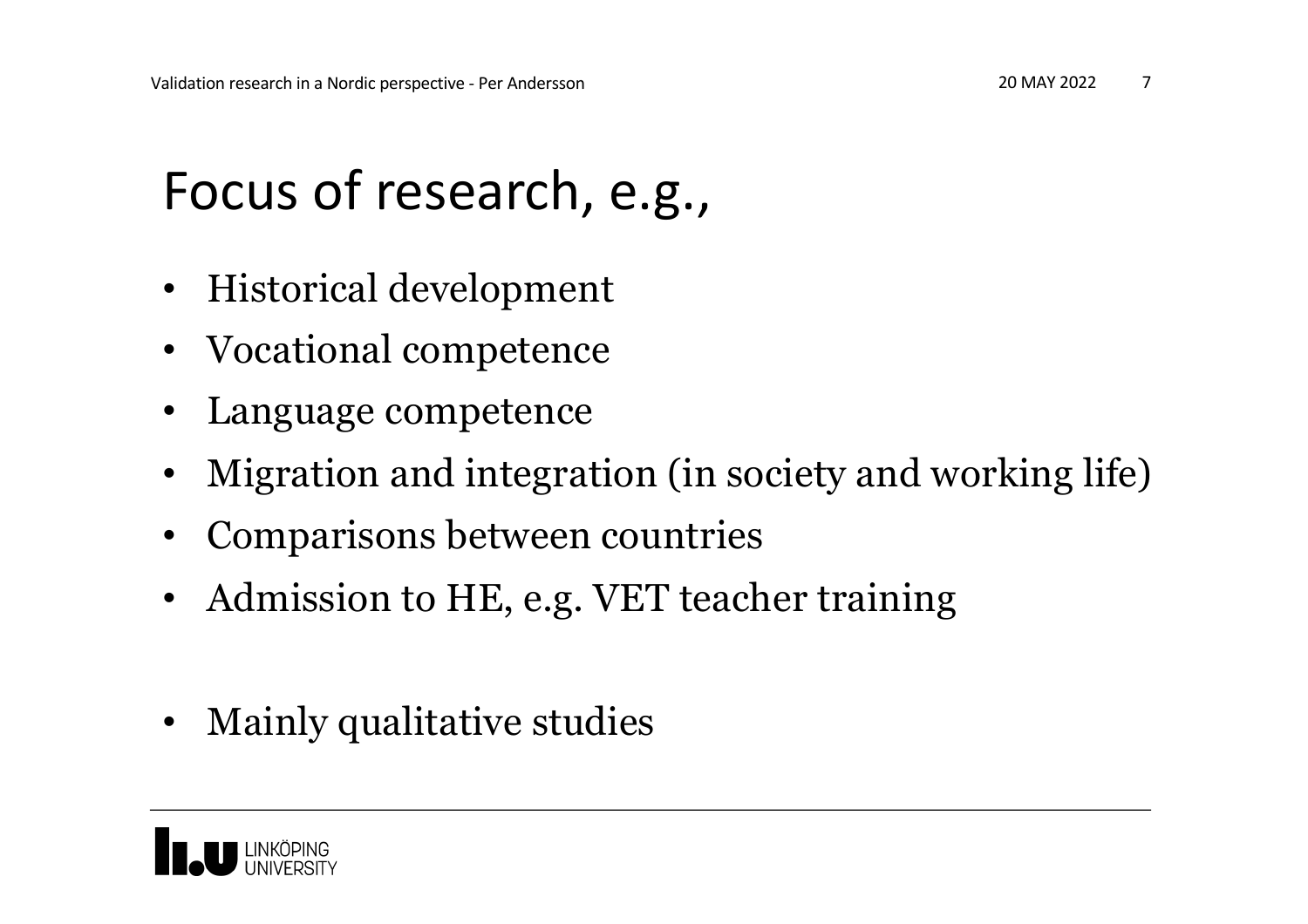#### Some recent examples:

- Finland
	- Validation in language education (English), e.g. with digital tools
	- [https://doi.org/10.1515/cercles-2020-20](https://doi.org/10.1515/cercles-2020-2027)27
	- [https://doi.org/10.1111/jcal.125](https://doi.org/10.1111/jcal.12592)92
	- [https://doi.org/10.1515/cercles-2014-00](https://doi.org/10.1515/cercles-2014-0003)03
	- [https://doi.org/10.1080/02601370.2018.](https://doi.org/10.1080/02601370.2018.1518346)151 8346

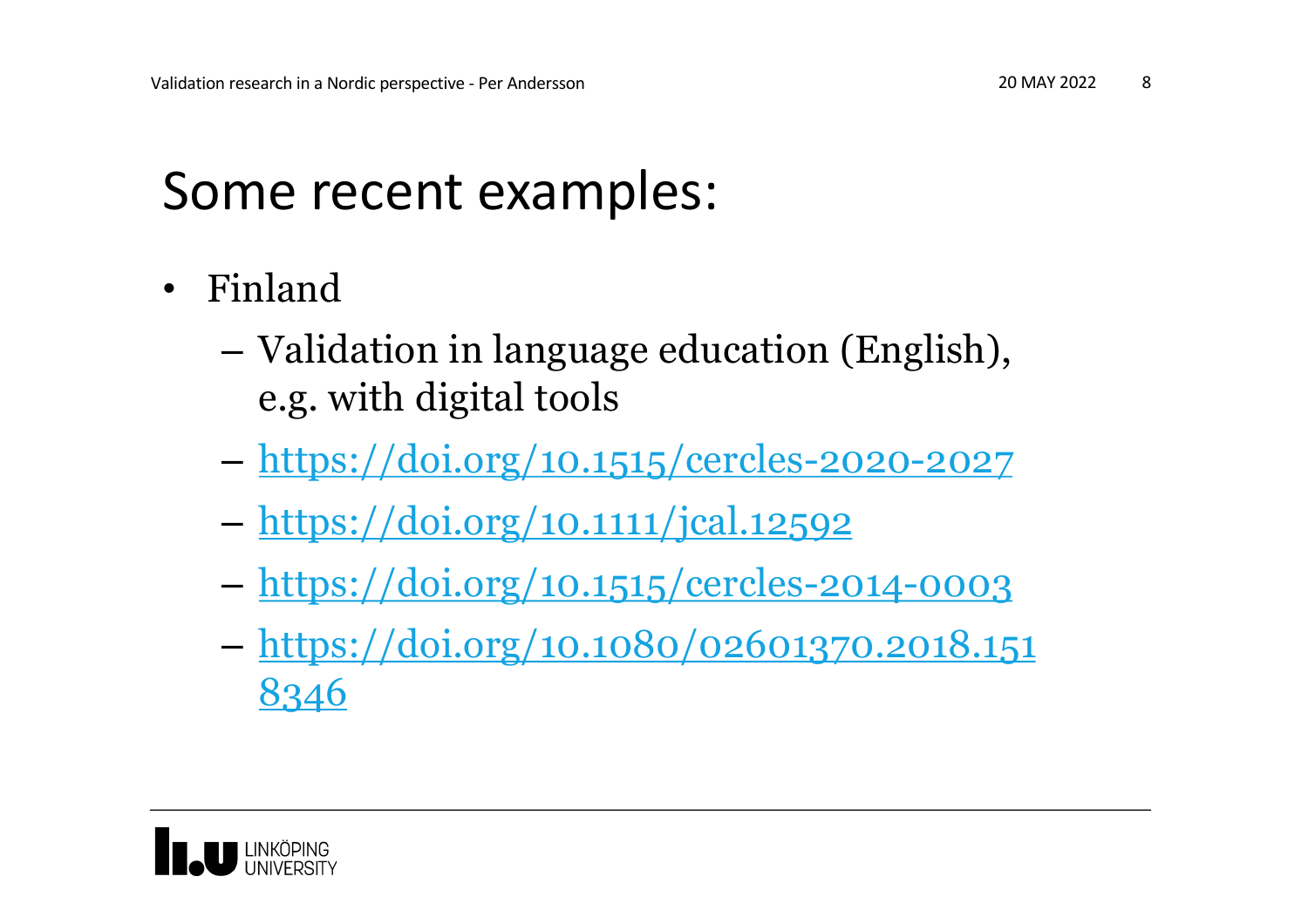- Denmark
	- Partnership for transformative validation targeting disadvantaged workers (study based on European developmental project)
	- [https://doi.org/10.1080/02601370.2021.18825](https://doi.org/10.1080/02601370.2021.1882595)95
	- Validation in professional education (bachelor level)
	- Olesen, H. S., Aagaard, K., & Husted, B. (Eds.) (2017). *Livserfaring og kompetenceudvikling: Individuel kompetencevurdering som bidrag til livslang læring*. Professionshøjskolen VIA University College.

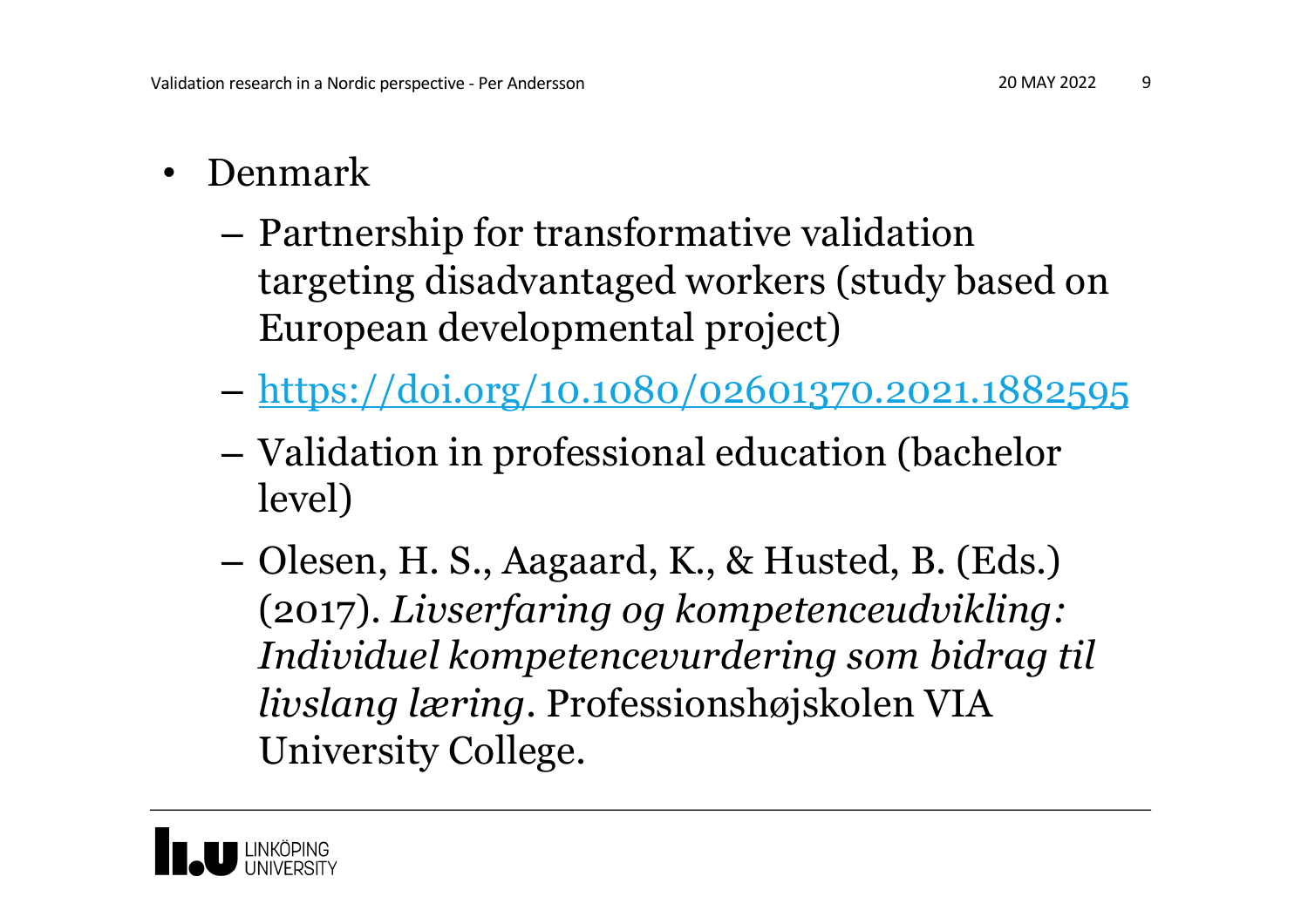- Sweden
	- Validation in professional education
	- [https://portal.research.lu.se/sv/publica](https://portal.research.lu.se/sv/publications/generisk-valideringsmodell-f%C3%B6r-bed%C3%B6mning-av-reell-kompetens-f%C3%B6r-t)tio ns/generisk-valideringsmodell-förbedömning-av-reell-kompetens-för-t
	- Validation of VET teachers' vocational competence (in their basic vocations)
	- http://lnu.diva-

[portal.org/smash/get/diva2:1317244/F](http://lnu.diva-portal.org/smash/get/diva2:1317244/FULLTEXT01.pdf)UL LTEXT01.pdf

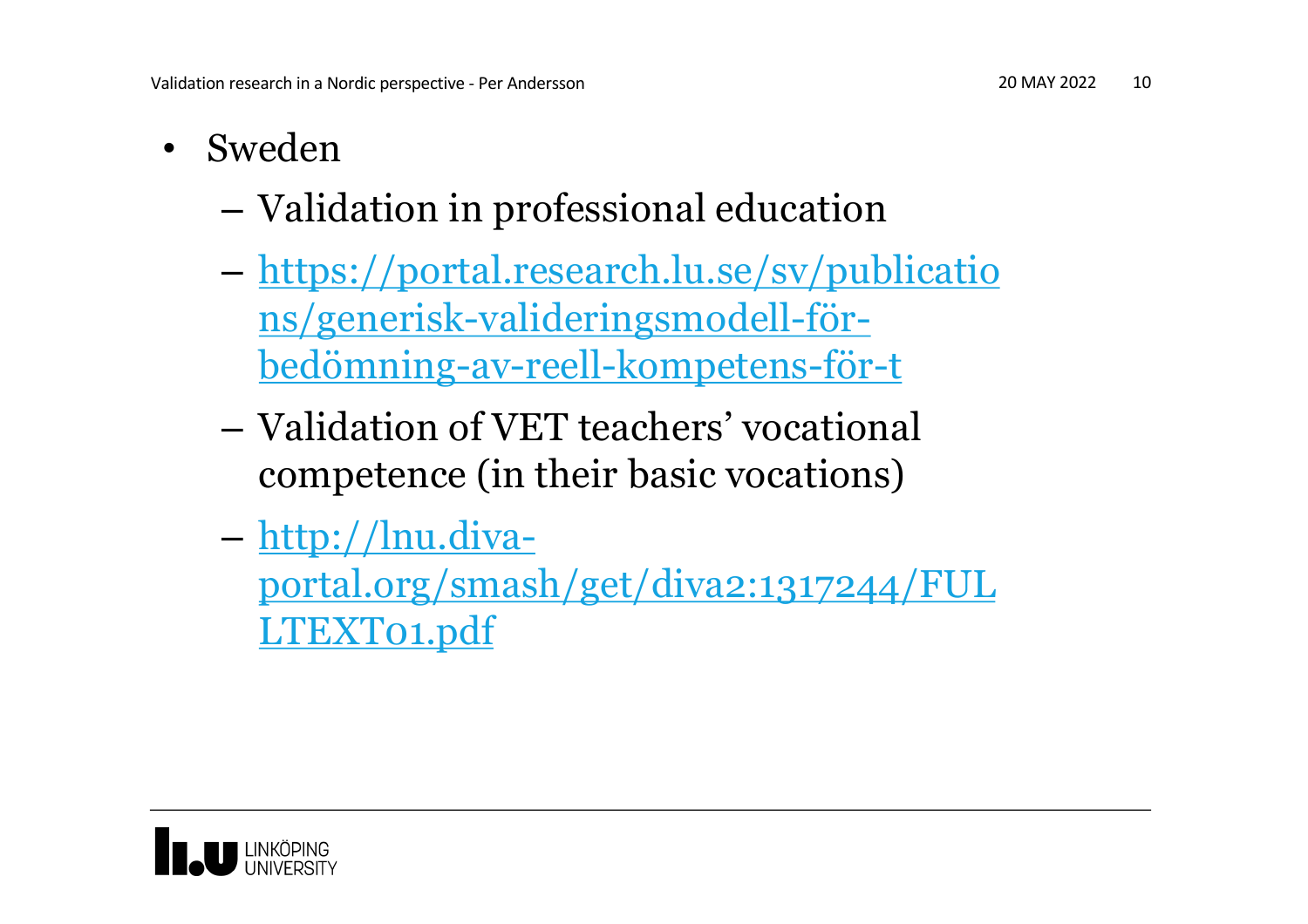- Validation for labour market integration
- [https://doi.org/10.1111/imig.12](https://doi.org/10.1111/imig.12781)781
- [https://doi.org/10.1080/02601370.2013.7780](https://doi.org/10.1080/02601370.2013.778078)78
- Norway
	- Overview of the system, and cases in different contexts
	- https://www.kompetansenorge.no/statistikk-og[analyse/publikasjoner/en-studie-av-systemet-f](https://www.kompetansenorge.no/statistikk-og-analyse/publikasjoner/en-studie-av-systemet-for-vurdering-av-realkompetanse-i-utdanning-og-arbeidsliv/)orvurdering-av-realkompetanse-i-utdanning-ogarbeidsliv/

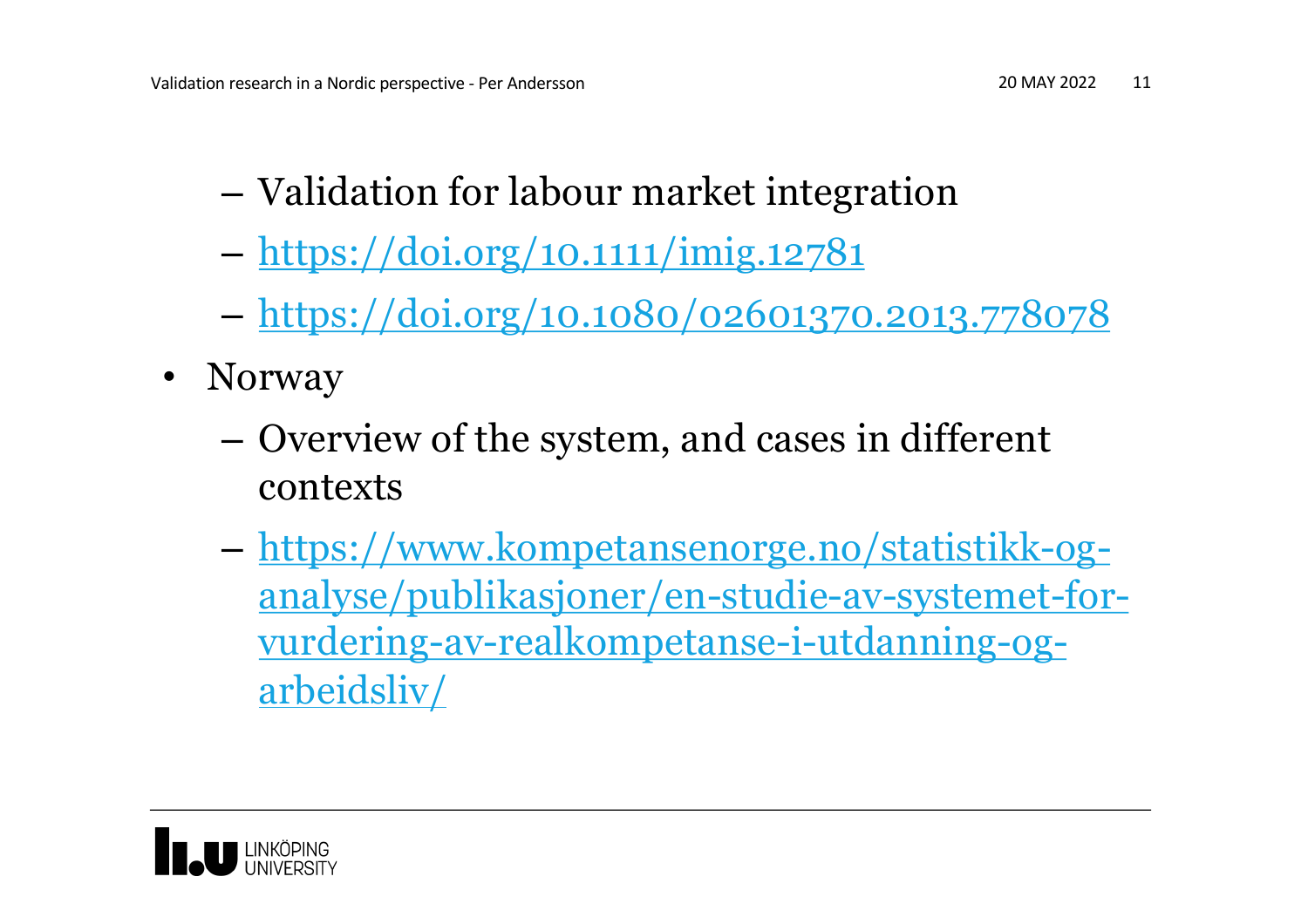- Iceland
	- Master theses:
		- Empowering validation of transversal employability skills
		- [https://skemman.is/bitstream/1946/37888](https://skemman.is/bitstream/1946/37888/4/LOKAEINTAK..pdf)/4/ LOKAEINTAK..pdf
		- Gendered systems of education and validation
		- [http://hdl.handle.net/1946/323](http://hdl.handle.net/1946/32376)76

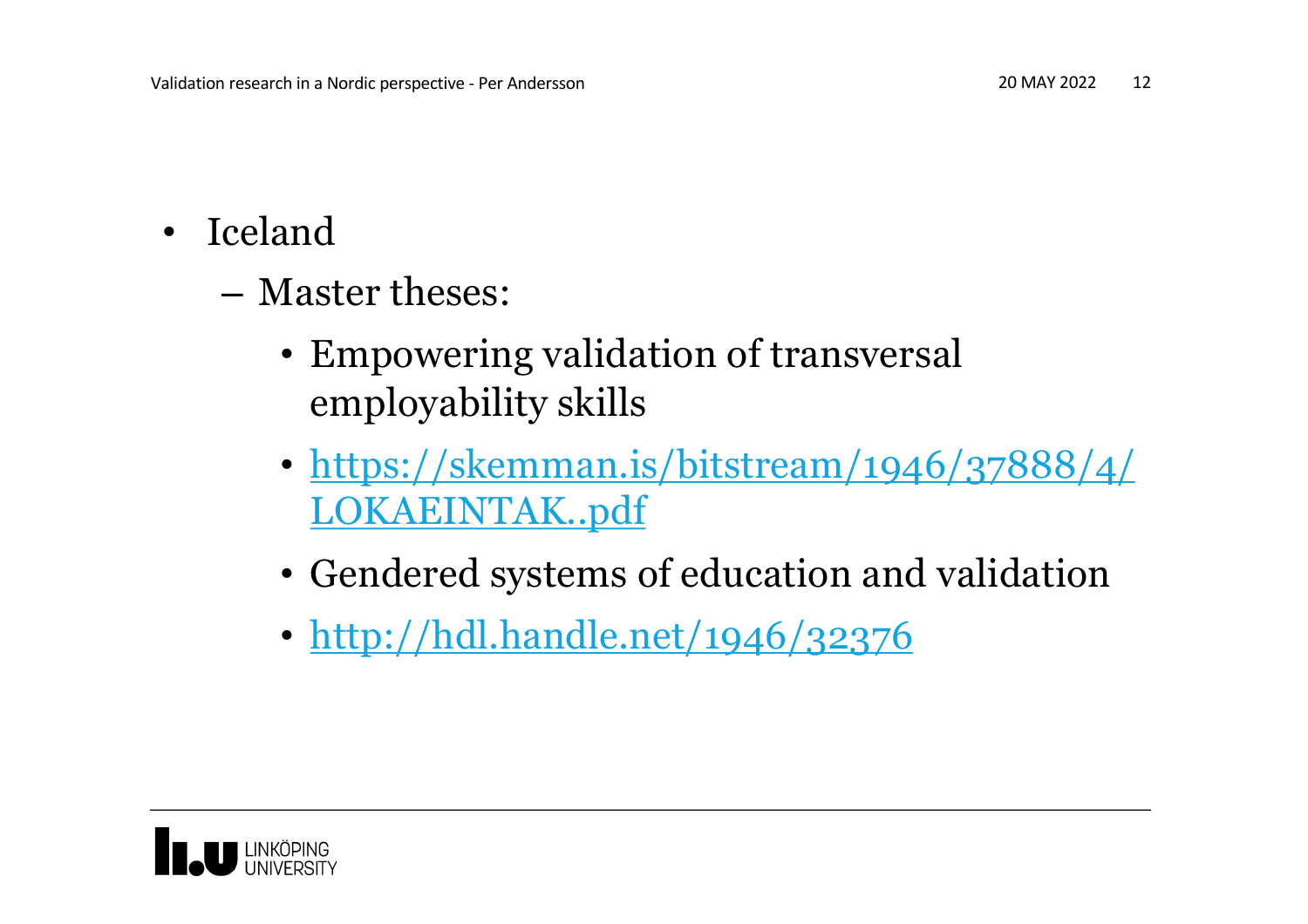- Nordic
	- Interactive research study of the Nordic (NVL) quality model in practice
	- http://norden.diva[portal.org/smash/get/diva2:1360719/FULLTE](http://norden.diva-portal.org/smash/get/diva2:1360719/FULLTEXT01.pdf)XT 01.pdf
	- Validation in VET teacher training curricula (next presentation)

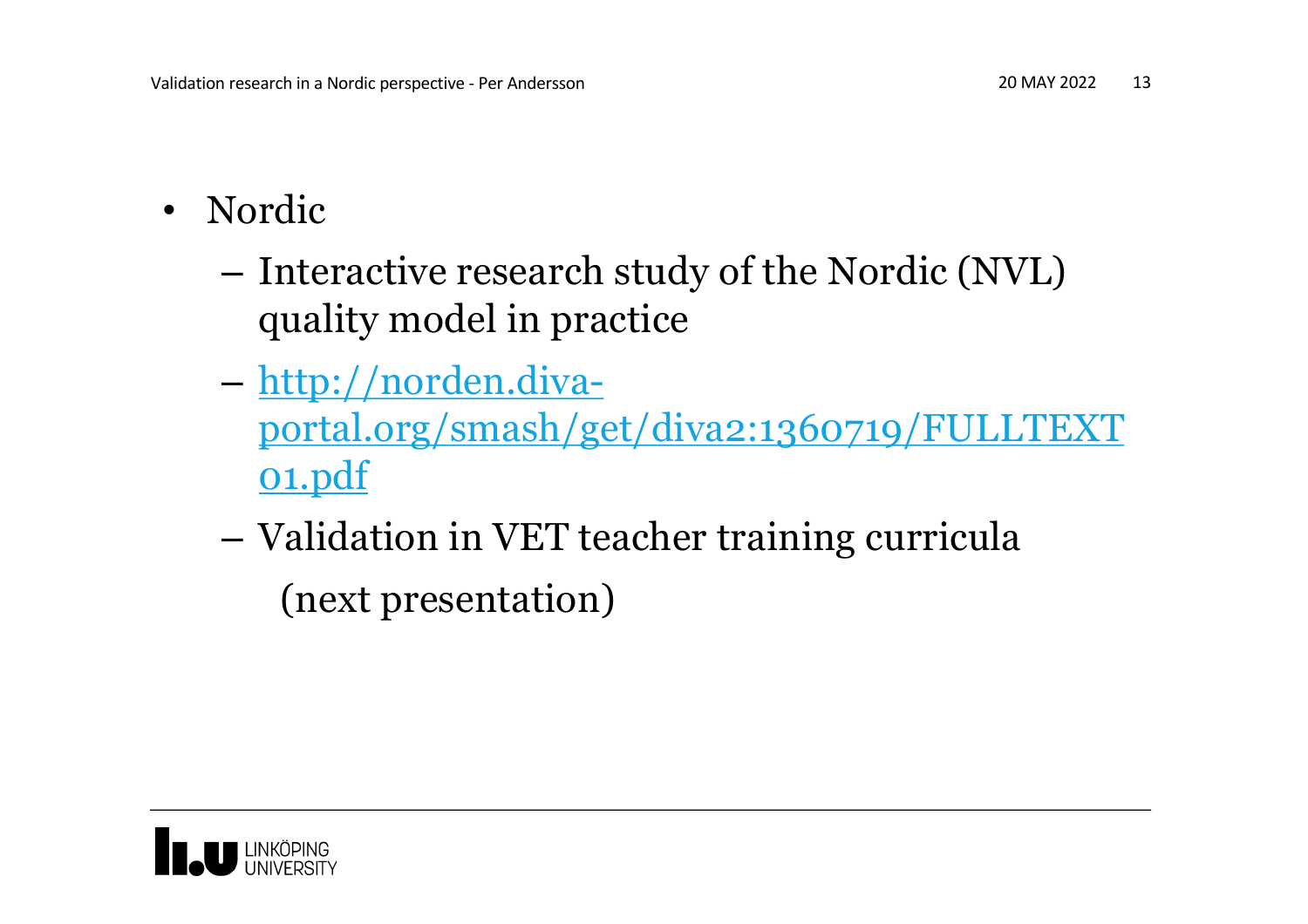# Potentials in Nordic validation research

- Research requires resources
	- Taking the opportunities that turn up
		- Social change, e.g. migration
		- Educational reforms concerning validation
			- Need for research-based knowledge in e.g. teacher training
	- Apply for external funding
	- Cooperation with stakeholders

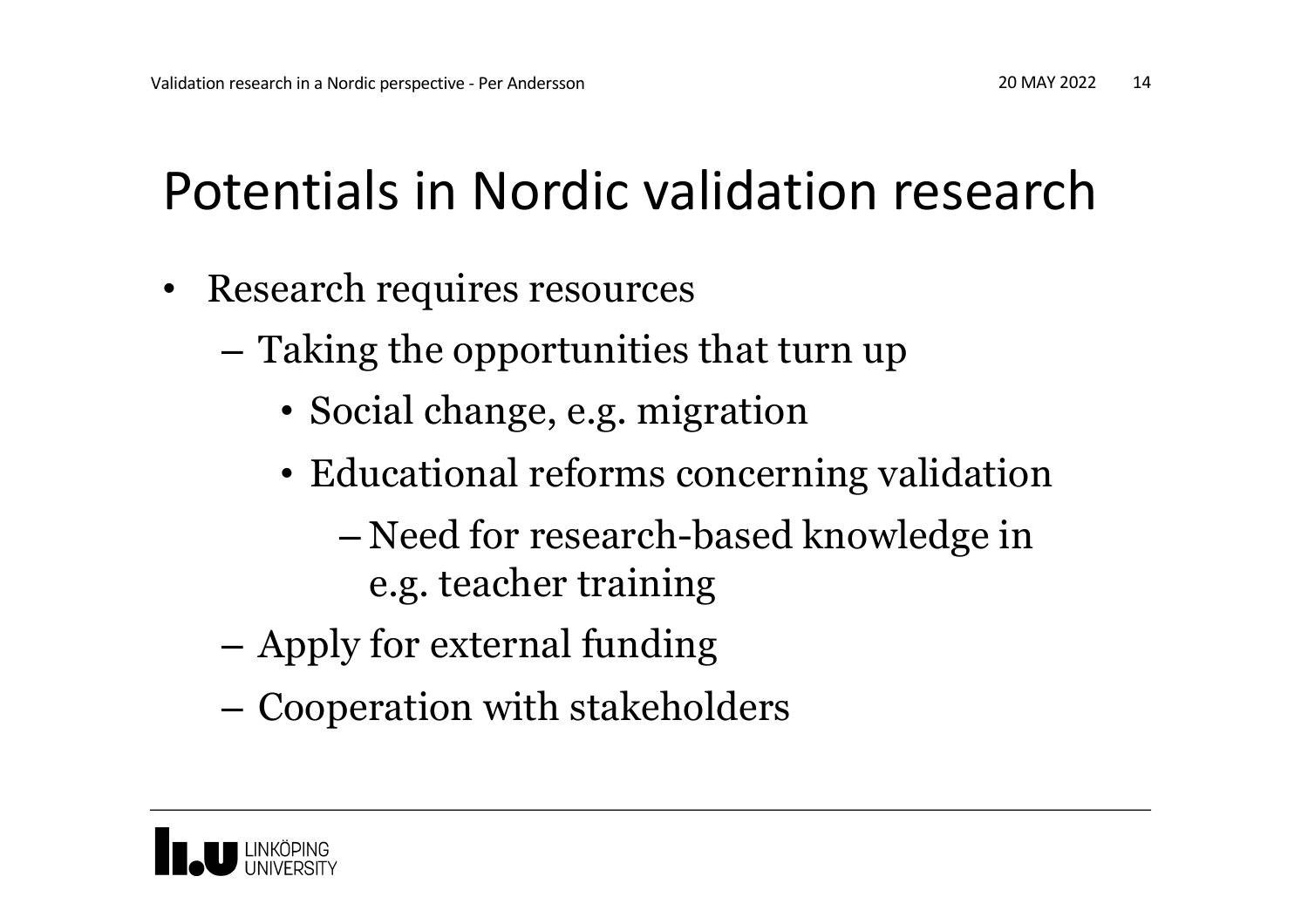- Multi/inter-disciplinary research
- Both qualitative and quantitative research
- International (Nordic and beyond) cooperation